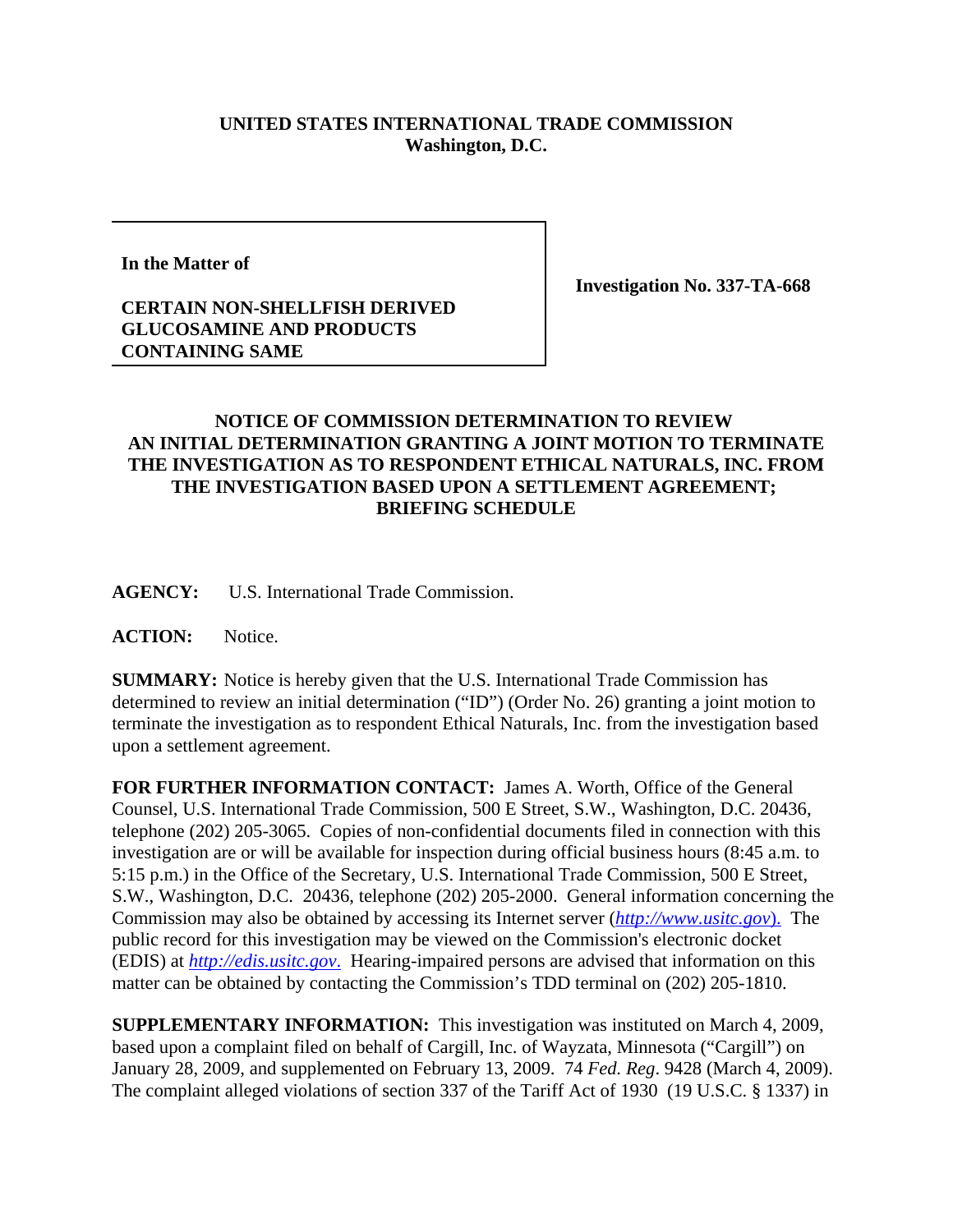the importation into the United States, the sale for importation, and the sale within the United States after importation of certain non-shellfish derived glucosamine and products containing same that infringe certain claims of United States Patent No. 7,049,433. The notice of investigation named six firms as respondents.

On May 27, 2009, Cargill and ENI filed a motion to terminate the investigation based upon a settlement agreement and license agreement. The ALJ denied this motion. Order No. 23 (June 29, 2009).

On June 1, 2009, the Commission issued notice of its determination not to review an ID terminating the investigation with respect to respondents Hygieia Health Co., Ltd. and TSI Health Sciences, Inc. based on a settlement agreement. On July 28, 2009, the Commission issued notice of its determination not to review an ID terminating the investigation with respect to Nantong Foreign Medicines & Health Products Co., Ltd. and Tiancheng International, Inc. on the basis of withdrawal of the complaint as to these two respondents. On July 30, 2009, the Commission issued notice of its determination not to review an ID terminating the investigation with respect to DNP International, Inc. on the basis of a consent order.

On July 13, 2009, Cargill and respondent ENI filed a second joint motion pursuant to Commission Rule 210.21(b) to terminate the investigation based upon a settlement agreement and license agreement. On July 23, 2009, the Commission investigative attorney filed a response in support of the motion.

On July 24, 2009, the ALJ issued Order No. 26, granting the motion. No petitions for review were filed.

The Commission has determined to review the subject ID. In connection with its review, the Commission is particularly interested in responses to the following:

## [CONFIDENTIAL INFORMATION DELETED]

The parties are requested to brief their positions with reference to the applicable law and the evidentiary record.

**WRITTEN SUBMISSIONS**: Parties are requested to file written submissions on the issues identified in this notice. The written submissions must be filed no later than close of business on September 7, 2009. Reply submissions must be filed no later than the close of business on September 17, 2009. No further submissions on these issues will be permitted unless otherwise ordered by the Commission.

Persons filing written submissions must file the original document and 12 true copies thereof on or before the deadlines stated above with the Office of the Secretary. Any person desiring to submit a document to the Commission in confidence must request confidential treatment unless the information has already been granted such treatment during the proceedings.